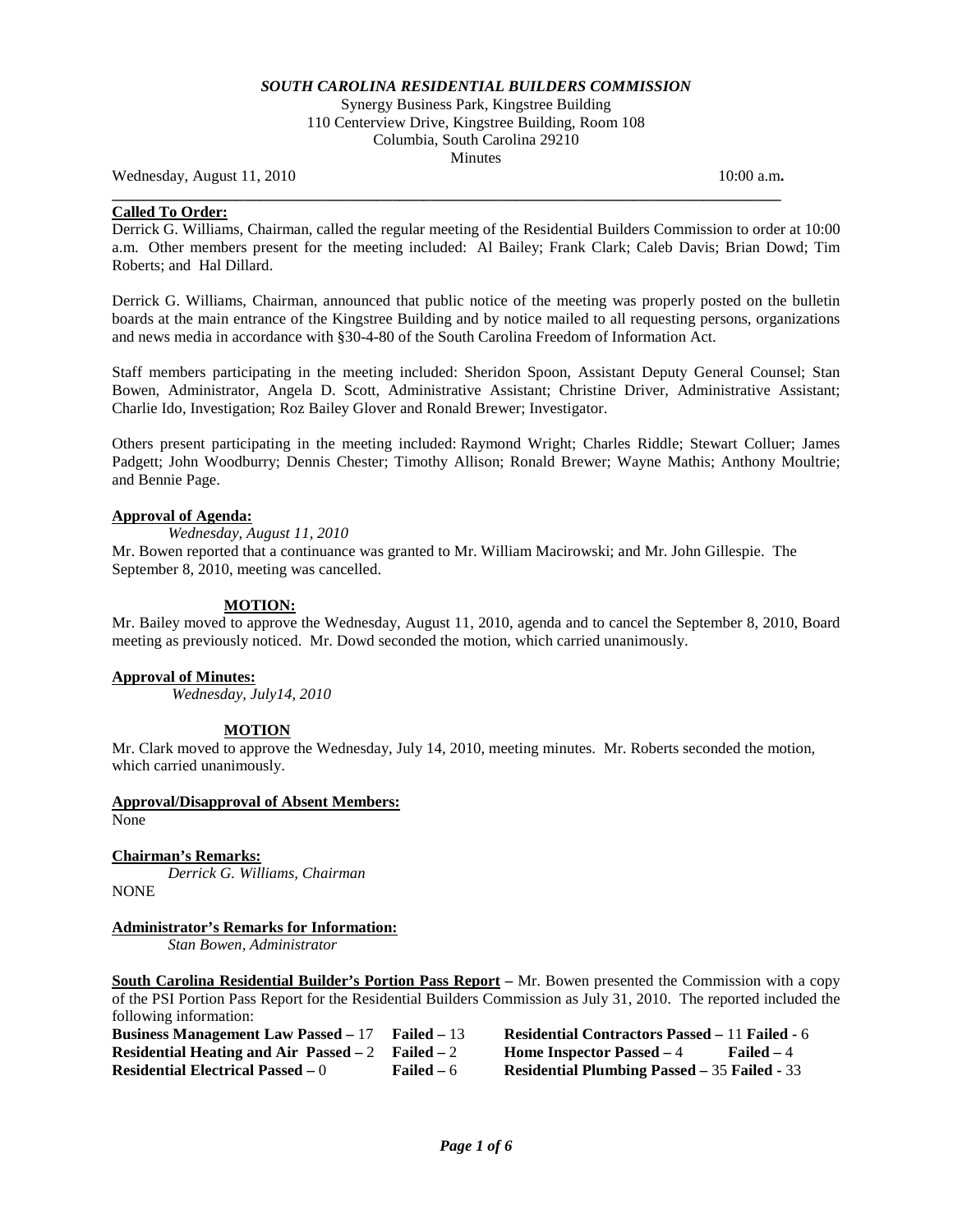**Residential Builder's Board Meeting Report of Current Active License** - Mr. Bowen presented to the Commission a copy of the Residential Builder's Board Meeting Report and Current Active Licenses as of today. The reported include the following information:

| <b>Residential Builders Licenses Issued</b> $-22$                                                            | <b>Residential Builders Reinstated – 256</b>                |  |
|--------------------------------------------------------------------------------------------------------------|-------------------------------------------------------------|--|
| <b>Active Residential Builders – 7544</b>                                                                    | <b>Residential Certificate of Authorization Issued</b> $-4$ |  |
| Residential Certificate of Authorization Reinstated – 1 Active Residential Certificate of Authorization – 53 |                                                             |  |
| Electrical Licenses Issued $-3$                                                                              | Electrical Licenses Reinstated $-6$                         |  |
| <b>Heating and Air Licenses Reinstated - 6</b>                                                               | Active Heating and Air Licenses $-829$                      |  |
| Home Inspector's Licenses Issued $-6$                                                                        | Home Inspector's Licenses Reinstated - 20                   |  |
| <b>Active Home Inspector's Issued - 932</b>                                                                  | Plumbing Licenses Issued $-2$                               |  |
| <b>Plumbing Licenses Reinstated – 1</b>                                                                      | <b>Active Plumbing Licenses - 1202</b>                      |  |
| Specialty Contractors Licenses Issued - 64                                                                   | <b>Specialty Contractors Licenses Reinstated – 53</b>       |  |
| <b>Active Specialty Contractors - 8492</b>                                                                   | Total Numbers of Licenses - 20,837                          |  |

**NASCLA** – Mr. Bowen reported that the NASCLA meeting will be held on August  $25^{th}$  –  $26^{th}$ , 2010, in Charleston. South Carolina.

**Letter from NAS Surety** – Mr. Bowen presented the Commission a copy of a letter from NAS Surety regarding a bond claim filed against Mr. Larry Durham, Case Number 2008-321.

**South Carolina officials charged with open meeting violation** – Mr. Bowen presented to the Commission a copy of the "*South Carolina officials charged with open meeting violation*," article printed in the State News Paper. He stated that Mr. Randy Bryant, Assistant Deputy Director has asked that all Board and Commission members read the article at their leisure.

### Advisory Opinions:

*Sheridon Spoon, Deputy General Counsel*

**MOTION:**

Mr. Clark made a motion to go into executive session for legal advice. Mr. Roberts seconded the motion, which carried unanimously.

Mr. Bailey made a motion to come out of executive session. Mr. Davis seconded the motion, which carried unanimously.

Legislative Update: *Robert Selman*

**NONE** 

### Office of Investigations and Enforcement (OIE) Report:

Mr. Charlie Ido reported the number of investigations as of today:

**374** – Open Complaints **100+** – Forwarded to Office of General Counsel (OGC)

Mr. Ido reported that Mr. Alvin Messervey retired July 6, 2010, and that position is currently vacant. He stated that Mr. Ronnie Brewer, a former Building Official of Berkley County has joined the staff of Office of Investigations and Enforcement. He reported that two investigators will be attending the NASCLA meeting in Charleston on August  $25^{th} - 26^{th}$ , 2010.

#### Office of General Counsel Report:

Mrs. Christa Bell reported the number of complaints as of July 15, 2010:

| 130 - Open Complaints                  | <b>81</b> - Cases pending action        | 9 - Cases pending Consent Agreement or |
|----------------------------------------|-----------------------------------------|----------------------------------------|
| Memorandum of Agreement                | 11 - Cases pending Hearings             | 2 - Cases Pending Final Order Hearings |
| <b>19 - Cases Pending Final Orders</b> | $34$ - Cases Closed as of July 15, 2010 |                                        |

Mrs. Bell reported that Ms. Suzanne Hawkins will be attending the NASCLA meeting on August  $25<sup>th</sup>$  – August  $26<sup>th</sup>$ .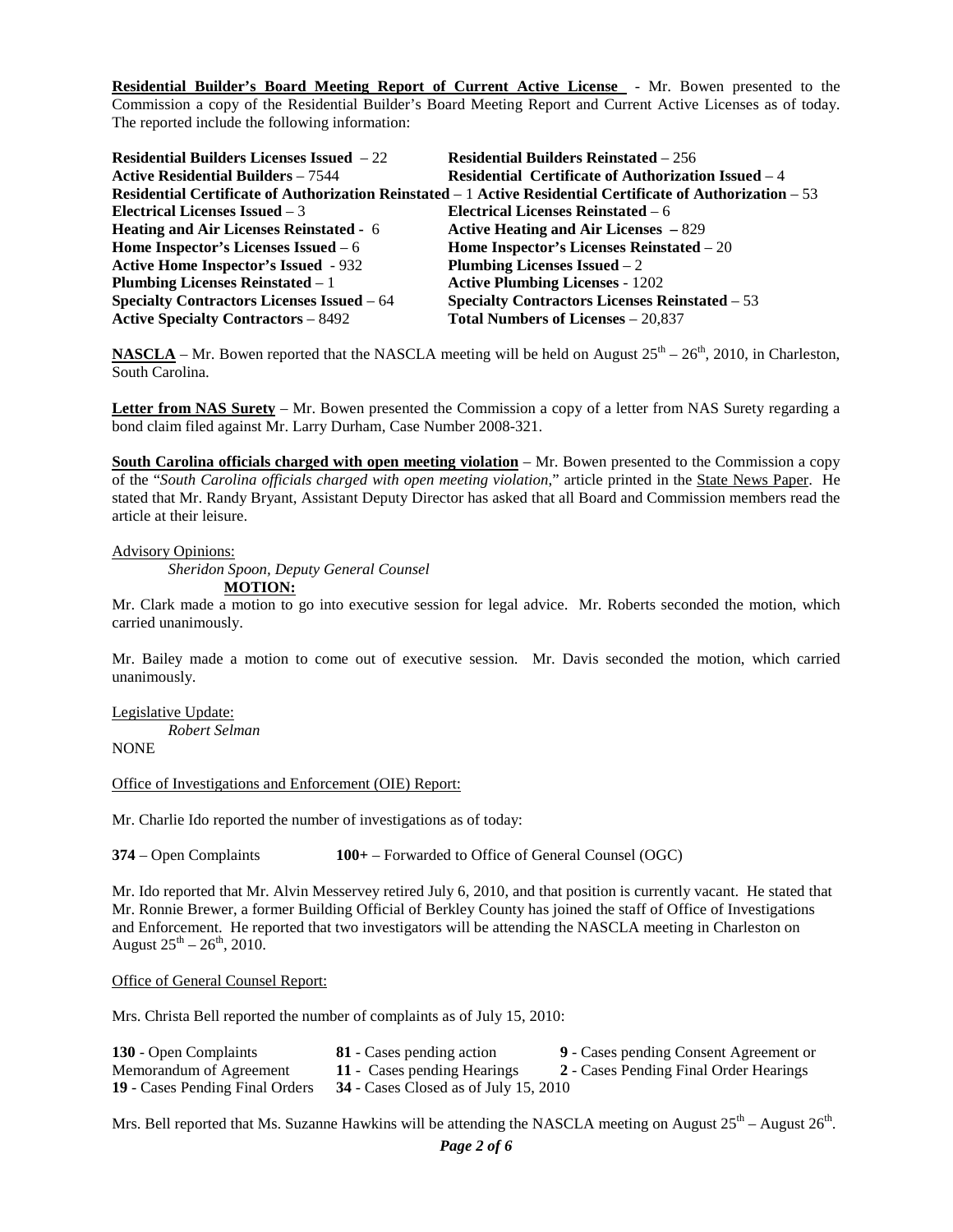### Board Financial Reports:

Mrs. Tracy McCarley, Education Coordinator, reported that she was appearing before all Boards and Commissions on behalf of Mr. Randy Bryant, Assistant Deputy Director of Office of Business Services, to determine the type of financial information needed for each of the Boards or Commissions within LLR. Mr. Bryant has mandated that financial reports become part of the record and memorialized in the Board meeting minutes. He is insistent in providing the Boards and Commissions with financial information that is available and at their request. She reported that she would be extracting information from the new financial program in order to format a custom report for each Board and Commission. She asked for Commission's input regarding the type of data they would like to see implemented into the report and whether they wanted the financial reported presented monthly or quarterly.

It was the consensus of the Commission to have the financial report presented quarterly.

#### **Old Business:**

NONE

### **New Business**:

# **Recommendations of IRC:**

**MOTION**

Mr. Clark made a motion to approve the recommendations of the Investigative Review Committee. Mr. Bailey seconded the motion, which carried unanimously.

### **Recommendations of IRC Resolution Guidelines:**

### **MOTION**

Mr. Clark made a motion to approve the recommendations of the Investigative Review Committee Guidelines. Mr. Roberts seconded the motion, which carried unanimously.

### **Application Reviews:**

*John Charles Cook*

The Commission held an Application Hearing regarding Mr. John Charles Cook. Mr. Cook waived his right to be represented by counsel. Mr. John Cook; and Mrs. Glenda Peake-Cook appeared before the Commission to present testimony.

### **MOTION:**

Mr. Bailey made a motion to grant Mr. Cook a Grandfathered Residential HVAC License provided that all fines, judgments or liens have been satisfied. Mr. Dillard seconded the motion, which carried unanimously.

*(This proceeding was recorded by a court reporter in order to produce a verbatim transcript if requested in accordance with the law.)*

### *Mr. John R. Woodbury*

The Commission held an Application Hearing regarding Mr. John R. Woodbury. Mr. Woodbury appeared before the Commission to present testimony and waived his right to be represented by counsel.

### **MOTION:**

Mr. Bailey made a motion to require Mr. Woodbury to furnish a Fifteen Thousand Dollars Surety Bond. Mr. Dowd seconded the motion, which carried with three nay votes. Mr. Clark; Mr. Davis; and Mr. Dillard voted nay.

### *(This proceeding was recorded by a court reporter in order to produce a verbatim transcript if requested in accordance with the law.)*

### *Mr. James Padget*

The Commission held an Application Hearing regarding Mr. James Padget. Mr. Padget appeared before the Commission to present testimony and waived his rights to be represented by counsel.

### **MOTION:**

Mr. Davis made a motion to approve Mr. Padget's Residential Electrical license providing that he show proof of a Ten Thousand Dollars Surety Bond. Mr. Dillard seconded the motion, which carried unanimously.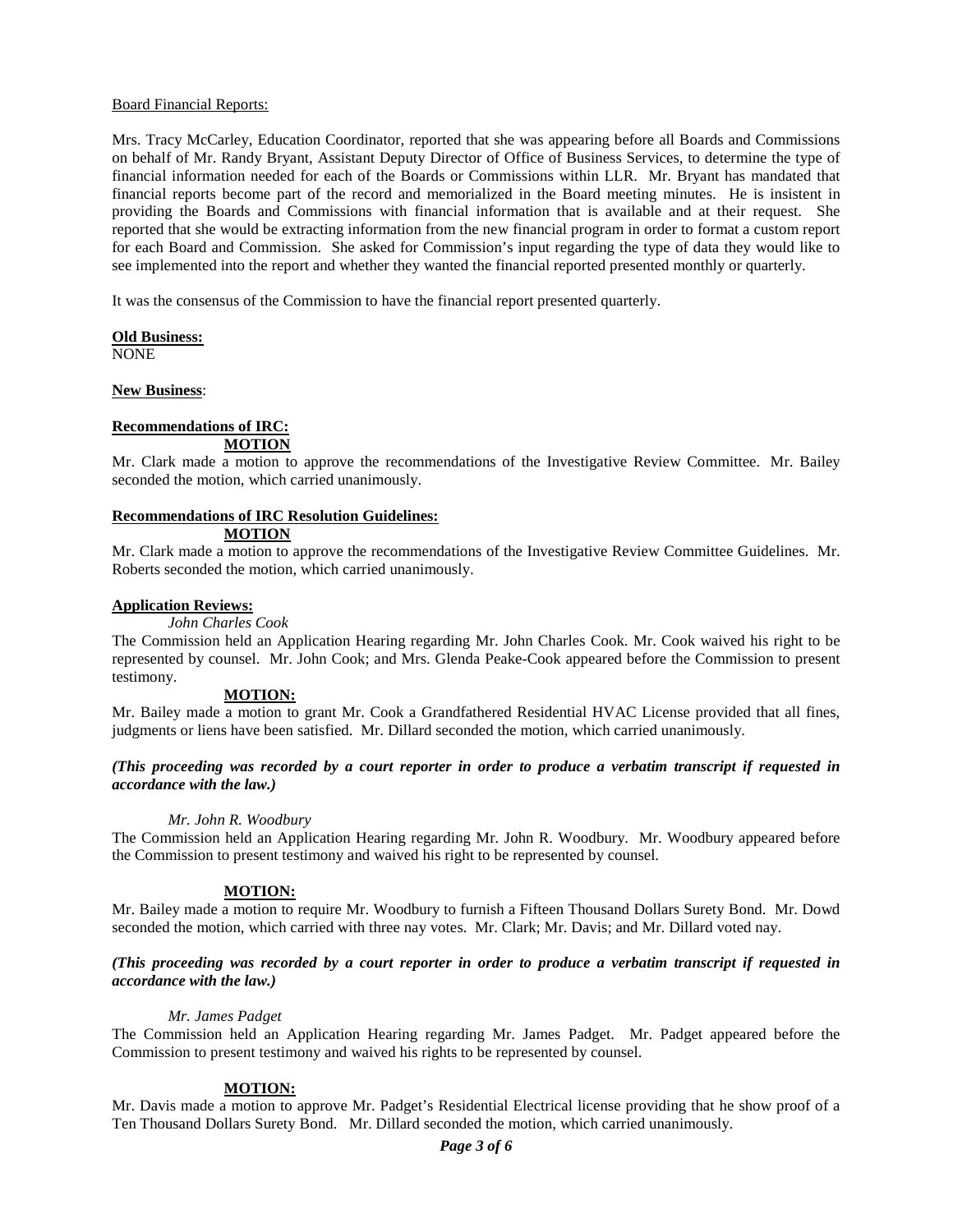## *(This proceeding was recorded by a court reporter in order to produce a verbatim transcript if requested in accordance with the law.)*

### *Mr. Christopher G. Deas*

The Commission held an Application Hearing regarding Mr. Christopher G. Deas. Mr. Deas appeared before the Commission to present testimony and waived his right to be represented by counsel.

### **MOTION:**

Mr. Dowd made a motion to approve Mr. Christopher G. Deas' Residential Specialty License with a probationary status until June 30, 2011, and he must provide a Five Thousand Dollar Surety Bond. Mr. Bailey seconded the motion, which carried unanimously.

### *(This proceeding was recorded by a court reporter in order to produce a verbatim transcript if requested in accordance with the law.)*

### *Mr. Coleman Haynie Cox*

The Commission held an Application Hearing regarding Mr. Coleman Haynie Cox. Mr. Cox appeared before the Commission to present testimony and waived his rights to be represented by counsel.

### **MOTION:**

Mr. Davis made a motion to reinstate Mr. Cox's Residential Electrical and Plumbing License. Mr. Clark seconded the motion, which carried unanimously.

### *(This proceeding was recorded by a court reporter in order to produce a verbatim transcript if requested in accordance with the law.)*

### *Mr. Timothy S. Allison*

The Commission held an Application Hearing regarding Mr. Timothy S. Allison. Mr. Allison appeared before the Commission to present testimony and waived his right to be represented by counsel.

### **MOTION:**

Mr. Bailey made a motion to approve Mr. Allison's Specialty Contractors Application. Mr. Dillard seconded the motion, which carried unanimously.

### *(This proceeding was recorded by a court reporter in order to produce a verbatim transcript if requested in accordance with the law.)*

### *Mr. Paul S. Rowland*

The Commission held an Application Hearing regarding Mr. Paul S. Rowland. Mr. Rowland appeared before the Commission to present testimony and waived his right to be represented by counsel.

## **MOTION:**

Mr. Bailey made a motion to approve Mr. Rowland's Residential Specialty Contractors Application. Mr. Roberts seconded the motion, which carried unanimously.

## *(This proceeding was recorded by a court reporter in order to produce a verbatim transcript if requested in accordance with the law.)*

### *Mr. Charles Riddle*

The Commission held an Application Hearing regarding Mr. Charles Riddle. Mr. Riddle appeared before the Commission to present testimony and waived his right to be represented by counsel.

## **MOTION:**

Mr. Dillard made a motion to reinstate Mr. Riddles' Residential HVAC License. Mr. Bailey seconded the motion, which carried unanimously.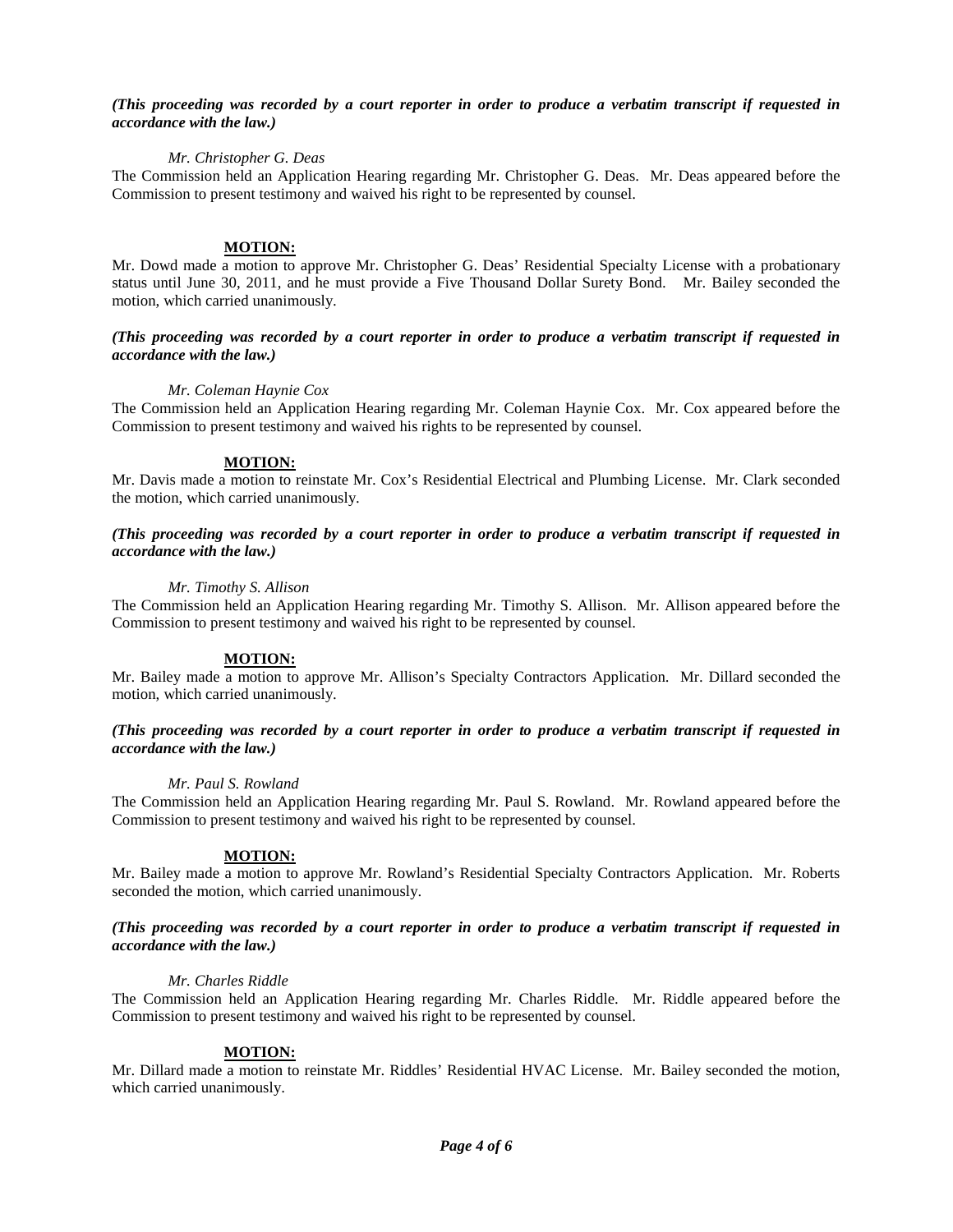### *(This proceeding was recorded by a court reporter in order to produce a verbatim transcript if requested in accordance with the law.)*

### *Mr. Walter Johnson*

The Commission held an Application Hearing regarding Mr. Walter Johnson. Mr. Johnson was not present. No Action Taken.

### *(This proceeding was recorded by a court reporter in order to produce a verbatim transcript if requested in accordance with the law.)*

### *Mr. Anthony Moultrie*

The Commission held an Application Hearing regarding Mr. Anthony Moultrie. Mr. Moultrie appeared before the Commission to present testimony and waived his right to be represented by counsel.

### **MOTION:**

Mr. Bailey made a motion to approve Mr. Moultrie's request to reinstate his Residential Electrical License. Mr. Roberts seconded the motion, which carried unanimously.

*(This proceeding was recorded by a court reporter in order to produce a verbatim transcript if requested in accordance with the law.)*

### *Mr. Stewart Collver*

The Commission held an Application Hearing regarding Mr. Stewart Collver. Mr. Collver appeared before the Commission to present testimony and waived his right to be represented by counsel.

## **MOTION:**

Mr. Davis made a motion to approve Mr. Collver's request to reinstate his Residential HVAC and Electrical License. Mr. Clark seconded the motion, which carried unanimously.

### *(This proceeding was recorded by a court reporter in order to produce a verbatim transcript if requested in accordance with the law.)*

### *Mr. Rodney V. Spires*

The Commission held an Application Hearing regarding Mr. Rodney V. Spires. Mr. Spires was not present. No action taken.

### *(This proceeding was recorded by a court reporter in order to produce a verbatim transcript if requested in accordance with the law.)*

### *Mr. Dennis Chastain*

The Commission held an Application Hearing regarding Mr. Dennis Chastain. Mr. Chastain appeared before the Commission to present testimony and waived his right to be represented by counsel.

## **MOTION:**

Mr. Davis made a motion to approve Mr. Chastain's request to reinstate his Residential HVAC; Electrical; and Plumbing Licenses. Mr. Clark seconded the motion, which carried unanimously.

### *(This proceeding was recorded by a court reporter in order to produce a verbatim transcript if requested in accordance with the law.)*

## *Mr. Raymond Wright*

The Commission held an Application Hearing regarding Mr. Raymond Wright. Mr. Wright appeared before the Commission to present testimony and waived his right to be represented by counsel.

## **MOTION:**

Mr. Davis made a motion to approve Mr. Chastain's request to reinstate his Residential Electrical License. Mr. Clark seconded the motion, which carried unanimously.